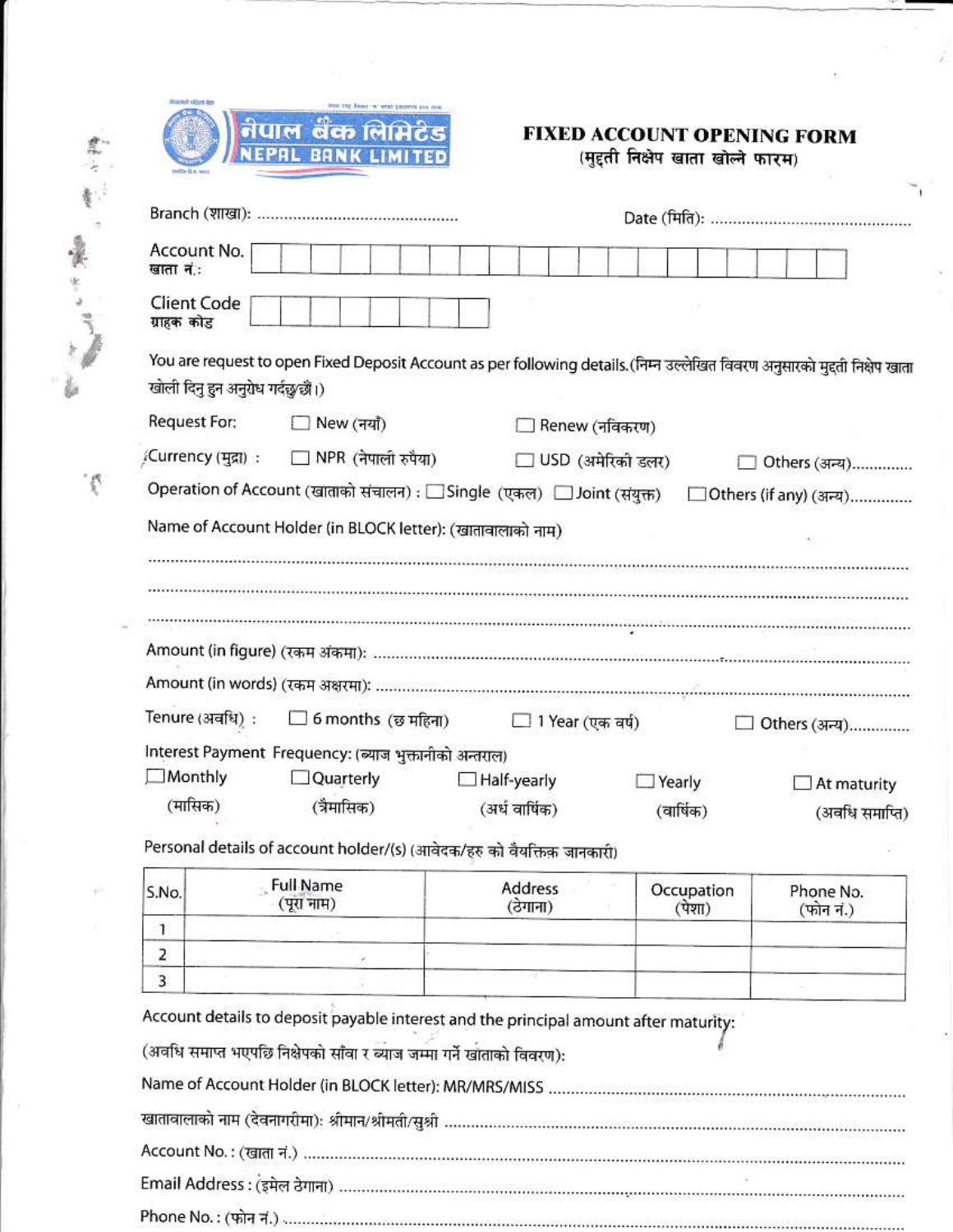| IN CASE OF MINOR'S ACCOUNT (नाबालक खाताको हकमा) :                                                                          |                      |        |       |                       |                                  |  |  |  |               |  |                      |       |
|----------------------------------------------------------------------------------------------------------------------------|----------------------|--------|-------|-----------------------|----------------------------------|--|--|--|---------------|--|----------------------|-------|
|                                                                                                                            |                      |        |       |                       |                                  |  |  |  |               |  |                      |       |
| (संरक्षकको नाम)                                                                                                            |                      |        |       | (नाबालकसँगको सम्बन्ध) |                                  |  |  |  |               |  |                      |       |
| (संरक्षकको ठेगाना)                                                                                                         |                      |        |       |                       |                                  |  |  |  |               |  |                      |       |
|                                                                                                                            |                      |        |       |                       | (सम्पर्क नं.)                    |  |  |  |               |  |                      |       |
|                                                                                                                            |                      |        |       |                       |                                  |  |  |  |               |  |                      |       |
| (नाबालक बालिग हुने मिति)                                                                                                   |                      |        |       |                       | (संरक्षकको नागरिकता/राहदानी नं.) |  |  |  |               |  |                      |       |
| NOMINEE (इच्छ्याईएको व्यक्ति):                                                                                             |                      |        |       |                       |                                  |  |  |  |               |  | इच्छाएको             |       |
| I/We measurement maintaining Current/Saving/Others                                                                         |                      |        |       |                       |                                  |  |  |  |               |  | व्यक्तिको            |       |
|                                                                                                                            |                      |        |       |                       |                                  |  |  |  |               |  | फोटो                 |       |
| the nominee(s) to receive FD and interest due amount which may be due to me                                                |                      |        |       |                       |                                  |  |  |  |               |  |                      |       |
| from Nepal Bank Limited in the event of my death.                                                                          |                      |        |       |                       |                                  |  |  |  |               |  |                      |       |
|                                                                                                                            |                      |        |       |                       |                                  |  |  |  |               |  |                      |       |
| मा बाँकी रहेको सम्पूर्ण रकम र संकलित ब्याज मेरो शेष पछि प्राप्त गर्न निम्न व्यहोरा भएका व्यक्तिलाई इच्छाएको अनुरोध गर्दछु। |                      |        |       |                       |                                  |  |  |  |               |  |                      |       |
|                                                                                                                            |                      |        |       |                       |                                  |  |  |  |               |  |                      |       |
|                                                                                                                            |                      |        |       |                       | (म सँगको नाता)                   |  |  |  |               |  |                      |       |
| (श्रीमान् श्रीमति/सूश्री)                                                                                                  | <b>Service State</b> |        |       |                       |                                  |  |  |  |               |  |                      |       |
|                                                                                                                            |                      |        |       |                       |                                  |  |  |  |               |  |                      |       |
| (जन्म मिति)                                                                                                                |                      | (उमेर) |       |                       | (नागरिकता/राहदानी/परिचयपत्र नं.) |  |  |  |               |  |                      |       |
|                                                                                                                            |                      |        |       |                       |                                  |  |  |  |               |  |                      |       |
| (जारी गर्ने जिल्ला)                                                                                                        |                      |        |       |                       | (जारी मिति)                      |  |  |  |               |  |                      |       |
| (स्थायी ठेगाना)                                                                                                            |                      |        |       |                       |                                  |  |  |  |               |  |                      |       |
| (पत्राचार गर्ने ठेगाना)                                                                                                    |                      |        |       |                       | (फोन नं.)                        |  |  |  |               |  |                      |       |
| SIGNATURE SPECIMEN (दस्तखत नमुना)                                                                                          |                      |        |       |                       |                                  |  |  |  |               |  |                      |       |
| Branch/ शाखा :                                                                                                             |                      |        |       |                       |                                  |  |  |  |               |  |                      |       |
| A/C No.                                                                                                                    |                      |        |       |                       |                                  |  |  |  |               |  |                      |       |
| खाता नं.:                                                                                                                  |                      |        |       |                       |                                  |  |  |  |               |  |                      |       |
| Account Operation (खाता संचालन):                                                                                           |                      |        |       |                       | Single (एकल)                     |  |  |  |               |  | □ Any Two (कुनै दुई) |       |
|                                                                                                                            |                      |        |       |                       |                                  |  |  |  |               |  |                      |       |
| (खातावालाको नाम)                                                                                                           |                      |        |       |                       |                                  |  |  |  | (सम्पर्क नं.) |  |                      |       |
| 1. Name (नाम):                                                                                                             |                      |        |       |                       | 2. Name (नाम):                   |  |  |  |               |  |                      |       |
|                                                                                                                            |                      |        |       |                       |                                  |  |  |  |               |  |                      |       |
|                                                                                                                            |                      |        |       |                       |                                  |  |  |  |               |  |                      | PHOTO |
| दस्तखत :                                                                                                                   |                      | PHOTO  |       |                       | दस्तखत:                          |  |  |  |               |  |                      |       |
|                                                                                                                            |                      |        |       |                       |                                  |  |  |  |               |  |                      |       |
|                                                                                                                            |                      | 歩      |       |                       |                                  |  |  |  |               |  |                      |       |
|                                                                                                                            |                      |        |       |                       |                                  |  |  |  |               |  |                      |       |
| 3. Name (नाम):                                                                                                             |                      |        |       |                       | 4. Name (नाम):                   |  |  |  |               |  |                      |       |
|                                                                                                                            |                      |        |       |                       |                                  |  |  |  |               |  |                      |       |
|                                                                                                                            |                      |        |       |                       | दस्तखत:                          |  |  |  |               |  |                      | PHOTO |
| दस्तखत:                                                                                                                    |                      |        | PHOTO |                       |                                  |  |  |  |               |  |                      |       |
|                                                                                                                            |                      |        |       |                       |                                  |  |  |  |               |  |                      |       |
|                                                                                                                            |                      |        |       |                       |                                  |  |  |  |               |  |                      |       |
|                                                                                                                            |                      |        |       |                       |                                  |  |  |  |               |  |                      |       |